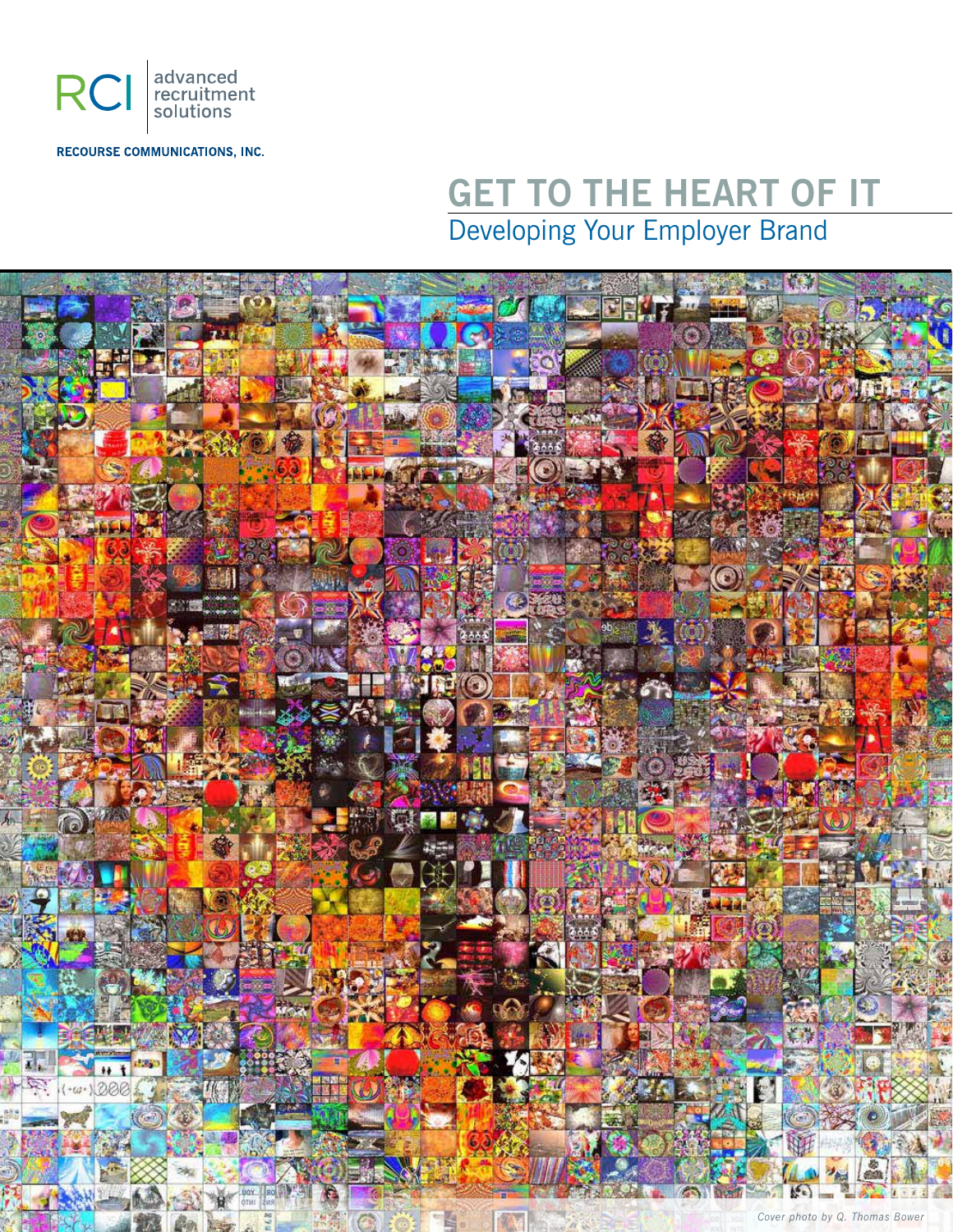### **DEVELOPING YOUR EMPLOYER BRAND**

Developing an employment brand is a large and important undertaking for any organization, but if the project is to be successful, it must not be a single event it must be an ongoing process that lives and breathes with the dynamics of your company. While you should conduct periodic reviews to understand the current state of your employer brand, the brand itself will continue to develop with each contact your organization makes with its people, its partners, and its market. Every phone call with a customer strengthens or weakens your brand, as does every email sent to an applicant, every form viewed by a candidate, and every tweet read by your Twitter followers.

The purpose of this document is to help you understand the state of your current employer brand and to help you to take preliminary steps towards reshaping, maintaining, and managing the employer brand that you ultimately desire.

> **EMPLOYER BRAND ESSENCE STATEMENT**

#### The Process

#### **EMPLOYER BRAND DISCOVERY PROCESS**

**IMPLEMENTATION** 

**Internal Communications**

**HR Business Decisions**

**Recruitment Communications**

**INPUT:** Building Blocks **OUTPUT:** Applications

**INTELLIGENCE GATHERING** 

**What?** Brand Territory

**Essential Equities** Core Values

**Who**

Personality/Voice/Feel

**Leveragable Assets** Proof Points/Properties

**DISTILLATION**

#### Who Should Participate

While anyone can participate in the process of developing your employer brand, your initiative will only get traction if it includes the major stakeholders. Some people you might want to consider involving in the process include:

- V.P. and/or Director of Human Resources
- Corporate Brand Manager
- V.P. and/or Director of Communications and/or Marketing
- Senior Recruiters
- At least one "lower-level" employee to ensure the integrity of the process

**an ongoing process that lives and breathes**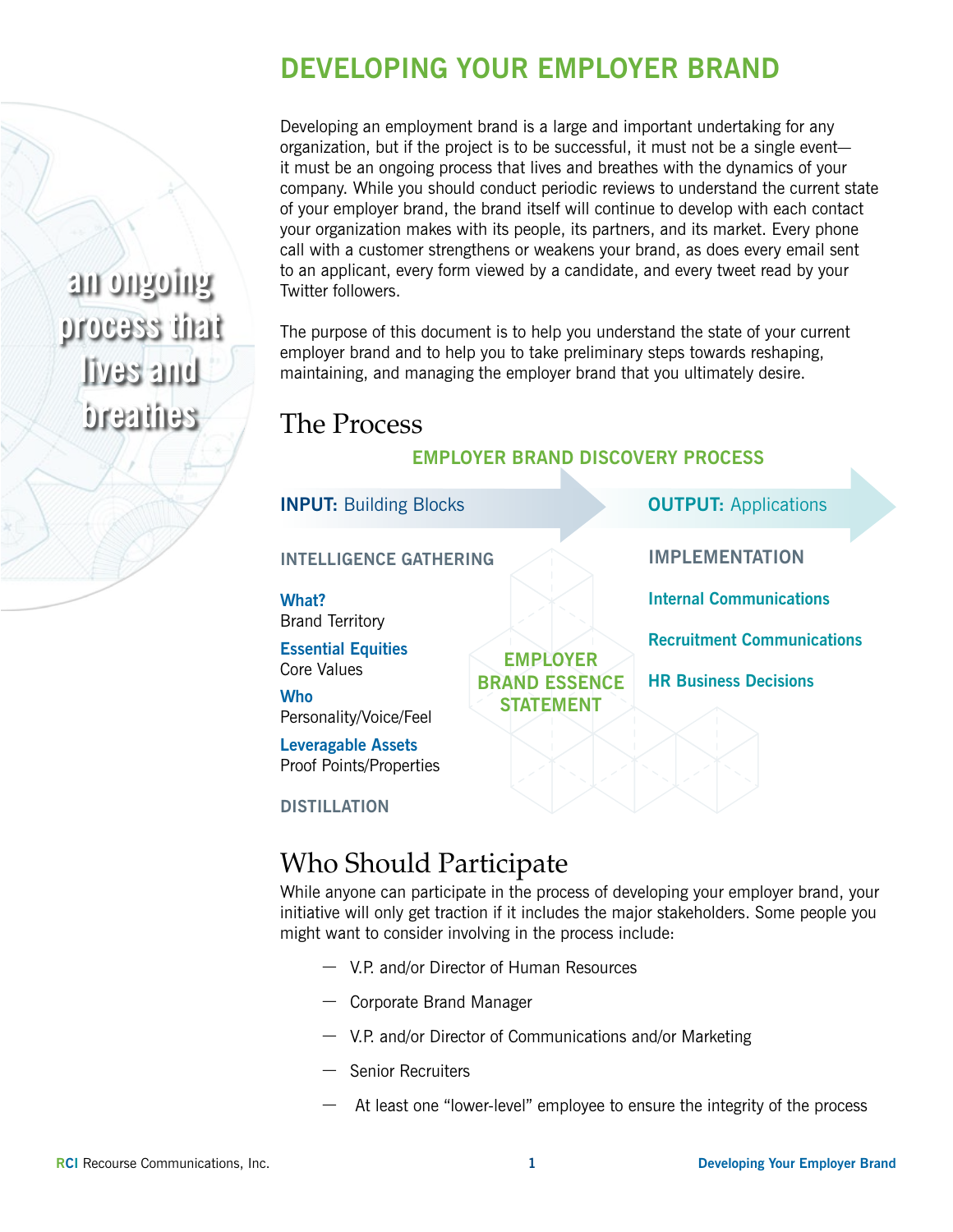## **STEP 1: INTELLIGENCE GATHERING**

The first step of the process uncovers the context within which your employer brand must live. During this stage, your team will ask itself a series of hard questions whereby answers will become the Building Blocks out of which you will eventually distill the essence statement of your employer brand.

## Employee Interviews

You'll want to conduct interviews with employees from all departments and levels of your company. Schedule time with everyone you can, from your CEO all the way down to the newest hire in the mailroom. The goal of your interviews is to understand, from a holistic perspective, what it means to work at your organization.

You should allow your interviewing process to be as organic as possible, but here are some questions that have been most successful for our clients:

- **1. Did you have any industry experience before coming to the company?** This will help the team understand how much you'll have to educate the external audience about the realities of your industry.
- **2. How did you find the opportunity with the company?** The answers to this question will be invaluable when you start developing the media strategy for rolling out your new employer brand.
- **3. What does a person have to do to be successful within our company?** These answers can be read as your employees' advice to new hires or as the type of message that your employees think belong in the communication of your employer brand.
- **4. How would you describe our company as a person?** This question will help you develop the voice of your employer brand. The answers will communicate the reality of the way your employees view the company and the different ways they relate to it.
- **5. What are the most important aspects of the employment relationship?** You can use this information to understand what your candidates want from the employment relationship. It can also be used to help your managers understand what their direct reports require from them.

#### **6. Where do we fall short as an employer?**

The team will use this data to bring a sense of honesty and challenge to your brand essence statement.

#### **7. What are your future plans?**

Along with measuring the loyalty that the company has earned as an employer, the answers to this question will also help you understand the employees' sense of the career possibilities that are possible with the company. Additionally, you can use this data to help bring a sense of challenge to your brand essence statement.

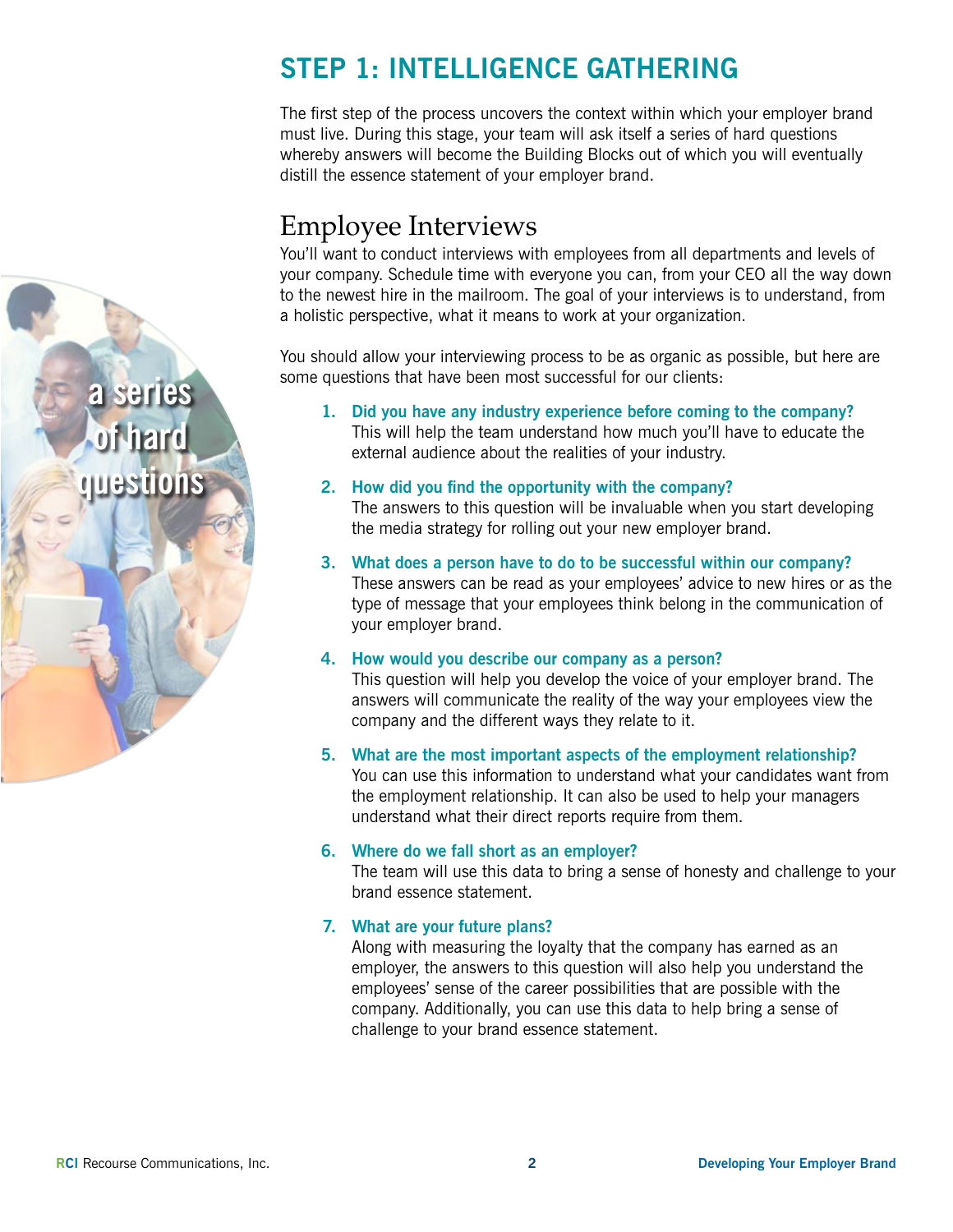#### Competitor Comparison

Assign a member of your team to conduct a brief survey of the career pages on your competitors' websites. You'll want to find the language that helps you understand:

- Your competitor's stated purpose as an organization (i.e., their mission statement)
- Your competitor's values
- Your competitor's key employment messages
- $-$  The reasons why an individual would choose to work there

This information will give you an overall perspective of the various messages that candidates in your industry are subject to, and it will reveal the potential openings in the market that your messages might target.

If your company performs onboarding or exit interviews, you may want to collect that data (anonymous data is fine) to help you understand why your employees and/or former employees chose your company over your competitors, or why they left you for them.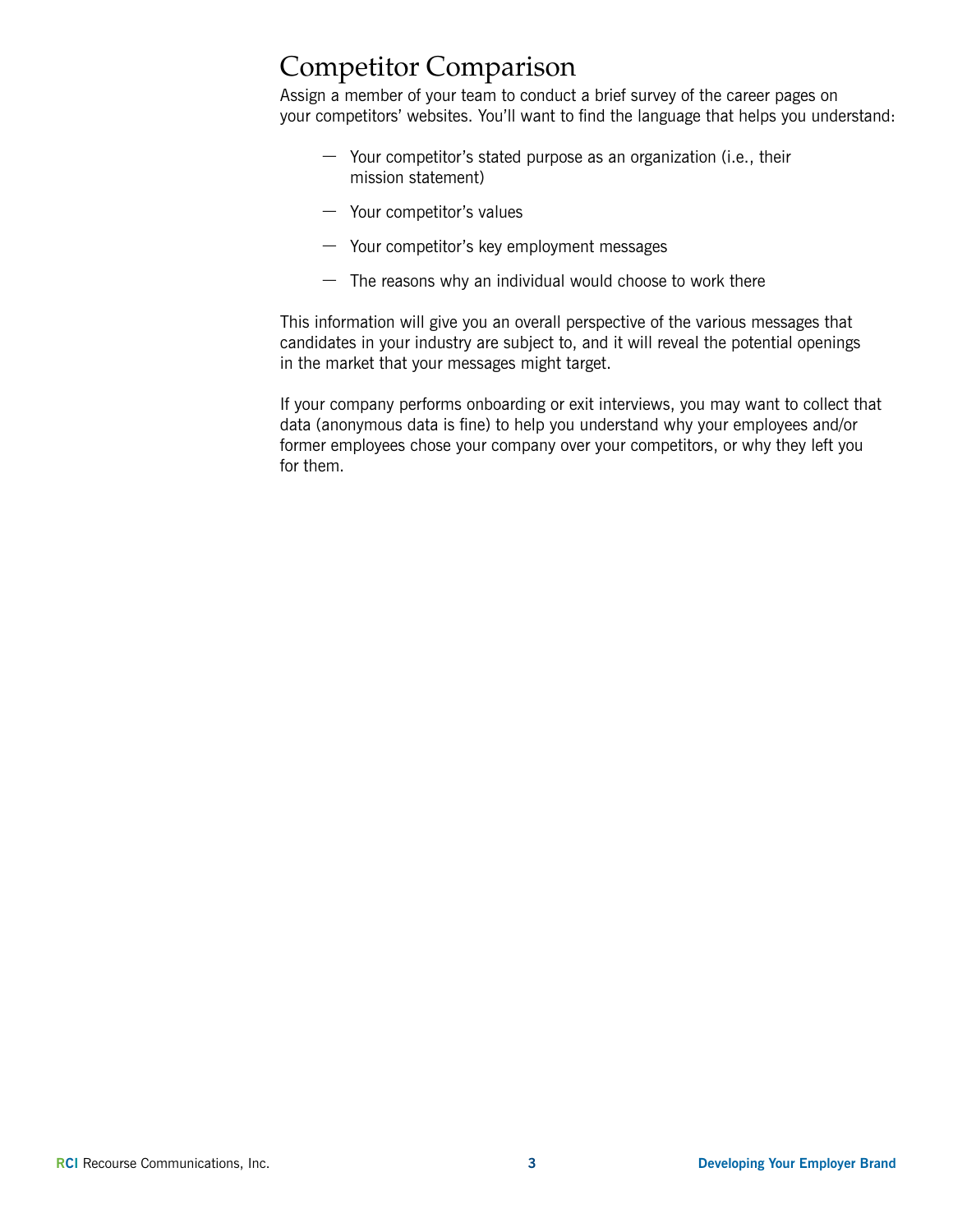## **Step 2: The Building Blocks**

The Building Blocks of your Employer Brand Essence Statement will identify the context in which your employment brand lives and the characteristics that differentiate it in the employment marketplace, characteristics that can be uniquely leveraged by your company and your company alone.

To construct your Building Blocks, the team will need to conduct a series of intensive work sessions, where you'll categorize and synthesize the information you collected during the Backgrounding process to reveal the essential elements at the heart of your brand. The Building Blocks are structured as questions, with each one containing a series of smaller questions of which answers you will use to construct your final understanding of the block.

#### Block 1: What kind of employer are you?

- **1. In what categories do you compete?**
- **2. What are the dynamics of those categories?**
- **3. What is required to be a leader in those categories?**
- **4. Where must your company continue to build its competencies?**

When answering these questions, remember that categories speak not only to industries in which you sell your products or services, but also to the categories in which you compete for candidates.

For example, a company that provides home healthcare services may think that its categories are limited to the healthcare markets, but if it requires a team of IT professionals to help maintain its hardware and software applications, then it also competes against any company that requires an IT team. Honest and thoughtful answers to the above questions would help such a company understand what it needs to do to succeed among its true competition.

**the essential elements at the heart of your brand**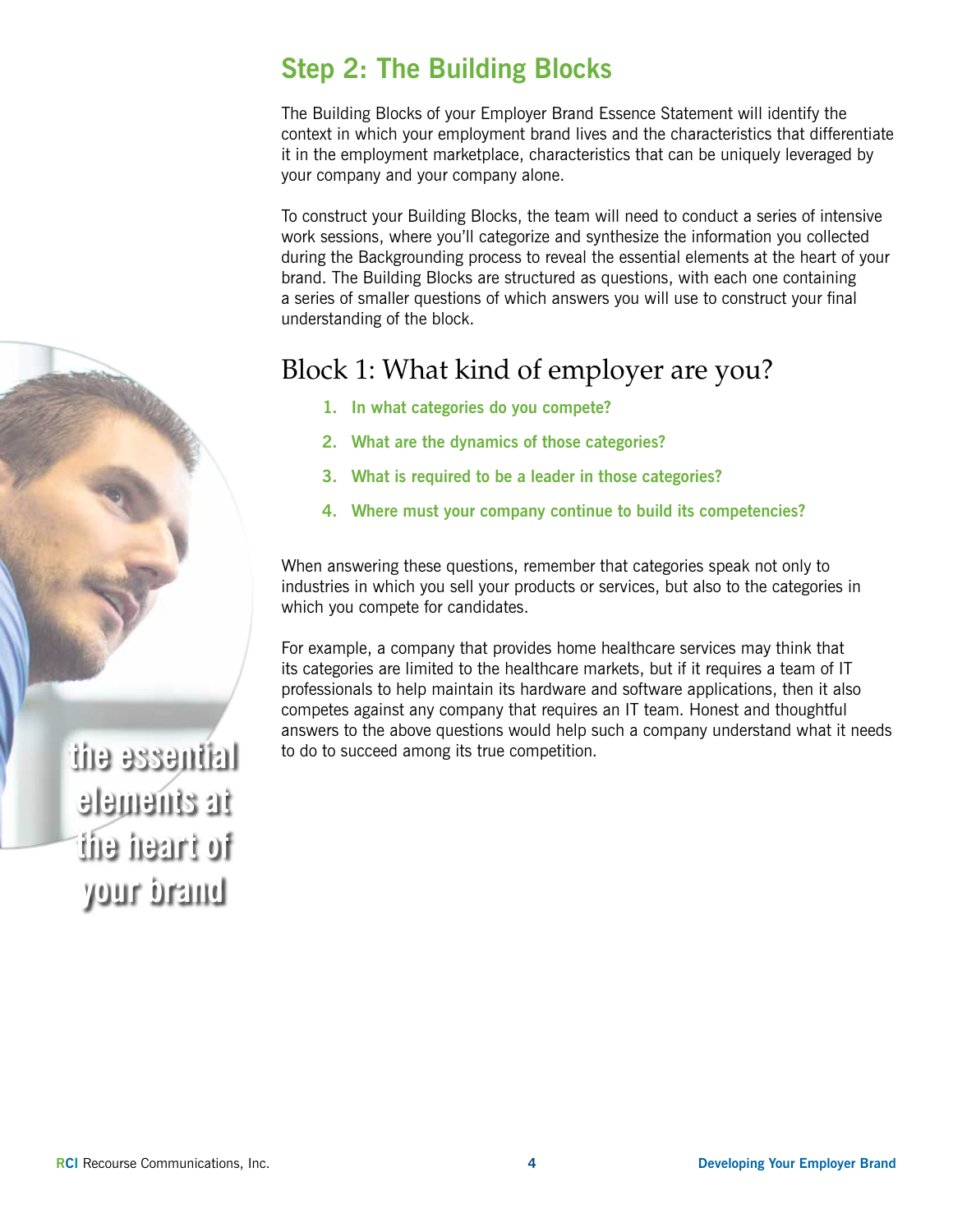#### Block 2: What do you stand for as an employer?

- **1. What are your core values?**
- **2. What is your employment DNA?**
- **3. What is at the heart of your employment promise?**

The differences between these questions are subtle. The first question speaks not only to your employment values, but to the values that go into everything your company does, from its charity work to the way it designs its website. Everyone who interacts with your company—each customer, employee, applicant, stockholder, etc.—should be able to identify with the core values you espouse.

The second question asks you to discover the single ingredient that absolutely must be included in all of your employment offerings. It defines the limit and potential of your brand.

The third question will help your team turn your core values and employment DNA into the promises your company can faithfully make to potential employees. The promise(s) you arrive at should not be able to be doubted by anyone, including any former employees who may have left under negative circumstances. These should be the promises you could stake your company on.

#### Block 3: Who are you as an employer?

- **1. How does your company relate to its employees?**
- **2. What is your company's personality?**
- **3. What is its voice?**
- **4. What is its look and feel?**

To be successful with the third Building Block, your team must be willing to get a little creative. You'll want each answer to use strong adjectives, because this building block will be used as the standard against which you can judge the final form of your employer Brand Essence Statement and the communications materials that are just one strata of its output.

Additionally, you'll be able to provide the answers to this Building Block to whatever creative team is responsible for developing your recruitment communications materials, which will help save everyone a lot of time and money on the back-andforth process that encumbers the development of any creative campaigns.

**your team must be willing to get a little creative**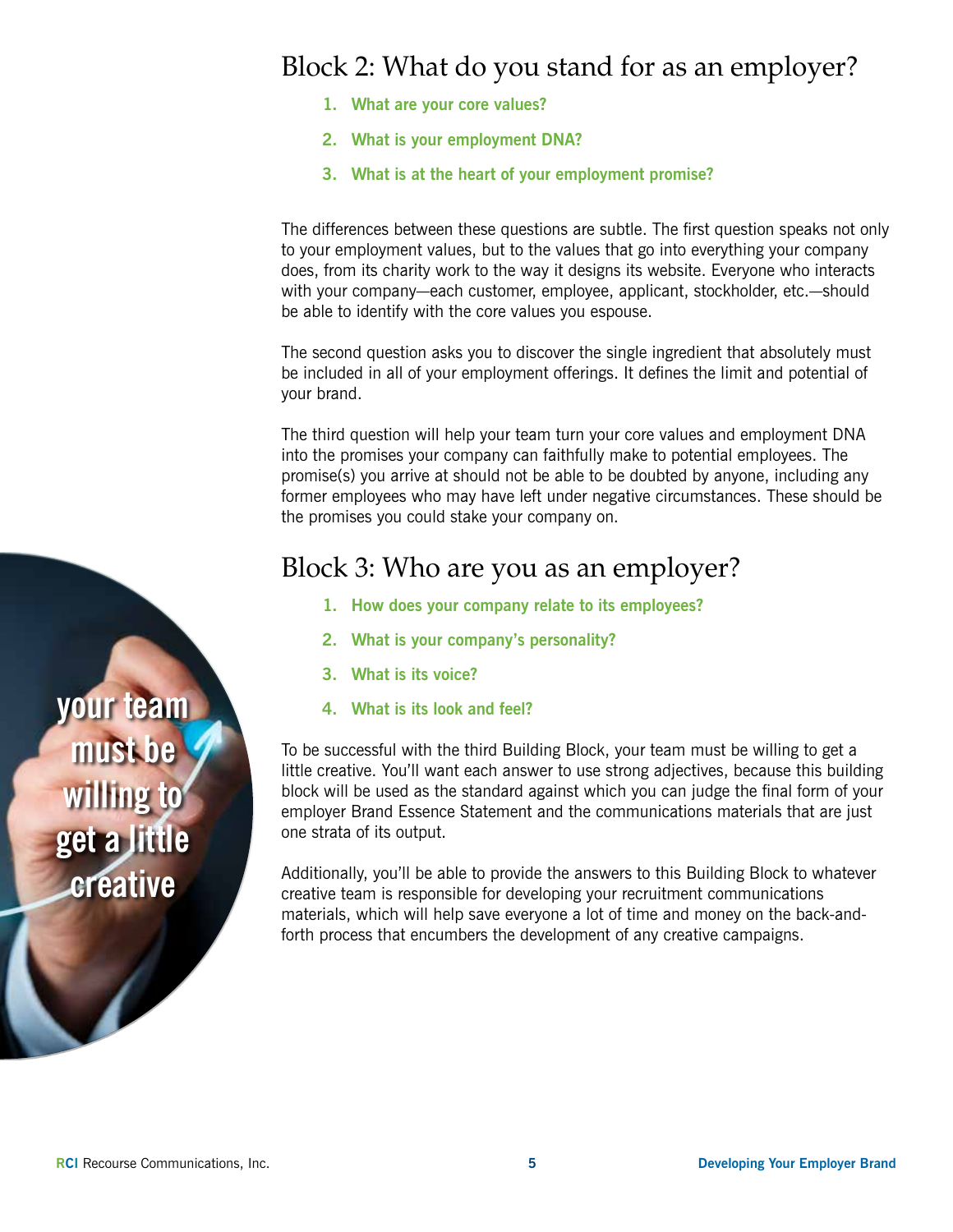## Block 4: Leveragable Assets

- **1. What properties does your company already own?**
- **2. What are the perceptual equities that your team wishes to bring forward into the future?**

The answer to these questions could be as simple as your company's color scheme, logo, and tagline. Or it might include contracts with celebrity spokespeople, awards you might have won, or creative themes that have resonated with your target audiences.

In short, the answers to the fourth Building Block will connect your employer brand to the already-existing perception of who your company is and what it has to offer. The fourth Building Block is the bridge between your brand's past and future.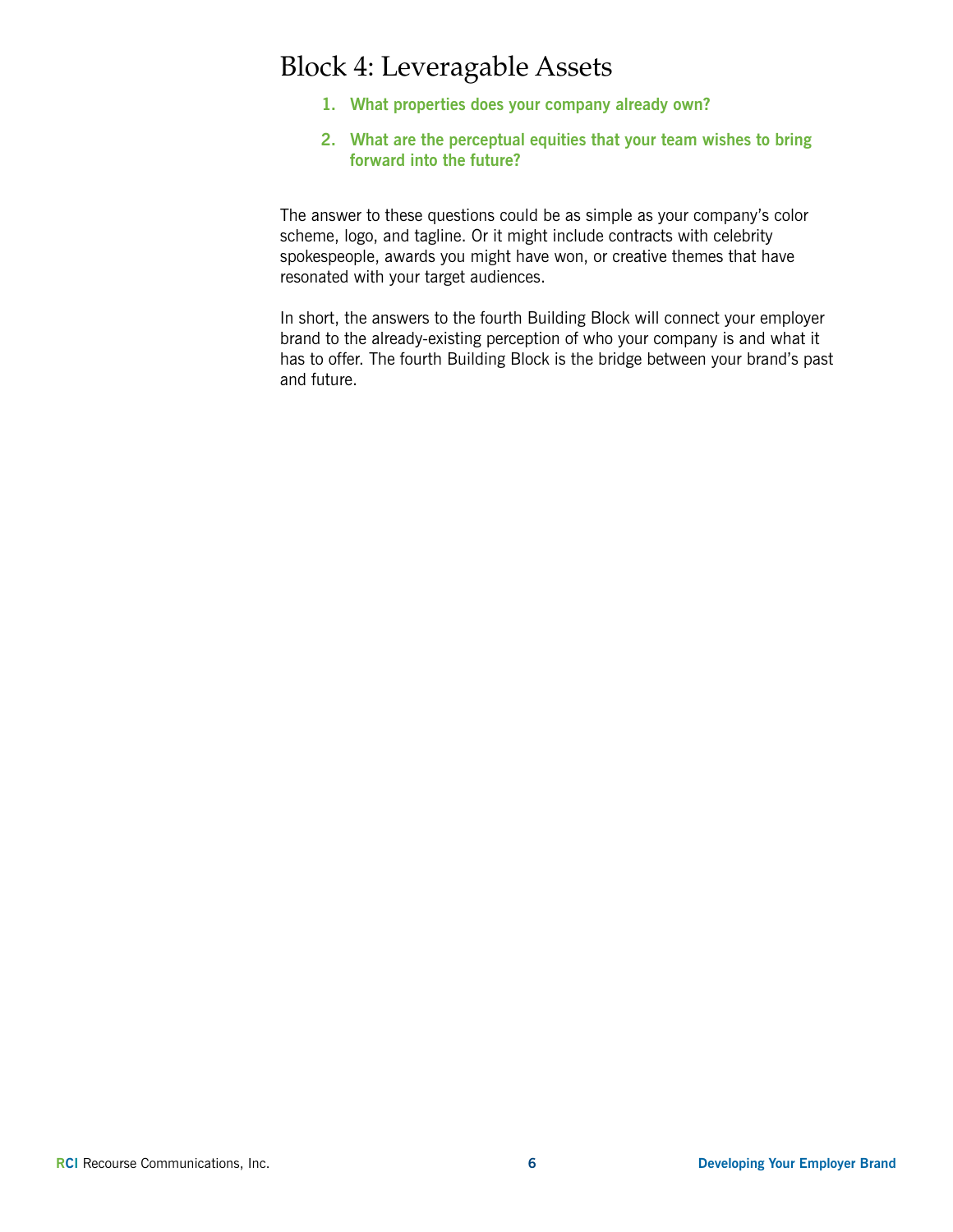## **Step 3: The Essence of Your Employer Brand**

After you've constructed the Building Blocks, the team will want to continue its series of intensive work sessions to create a single statement that will contain the essence of your employer brand.

**a single sentence that is more than the sum of the parts**



The challenge of these sessions will be to arrange the Building Blocks into a single sentence that is more than the sum of its parts. While you should be able to trace each phrase in the sentence to specific piece of data that you uncovered during the employee interviews, the competitor comparison, or during the formation of the Building Blocks, the sentence itself should be strong enough to stand on its own.

It will behoove you to allow this part of the process to be professionally and respectfully contentious, with the sentence forming itself, bit by bit, through a rigorous process that involves a serious challenge and defense. When your employer Brand Essence Statement is complete, every single member of the team should have no doubts about its strength and integrity—because if someone on your team doubts it, then the marketplace will too.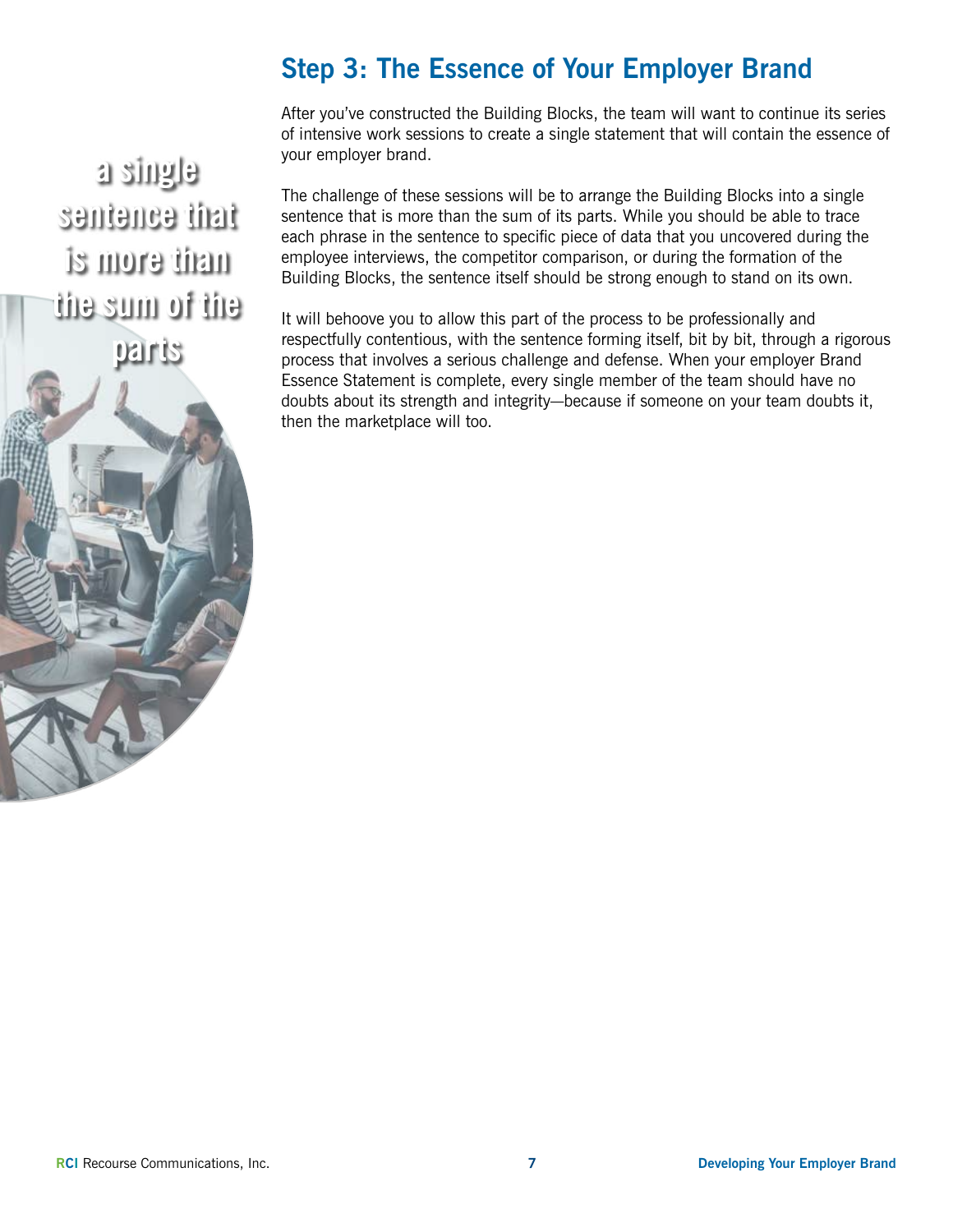#### **STEP 4: PUBLIC EXPRESSIONS**

The fourth step in the process involves developing a series of expressions that represent the more tangible and targeted applications of the employer Brand Essence Statement. Because the essence statement is for internal use only, the public expressions help convey the various ways your employer brand can be interpreted for its various needs.

You can think of these less as deliverables and more as creative exercises. If your Brand Essence Statement cannot be formulated into a series of public expressions, then you might want to consider going back to Step 3 and trying again.

#### The Single Ownable Idea

Your single ownable idea should be an expression that, once you make it, no other company can claim as its own. It should be comparable to Apple's "Think Different," or Verizon's "Can You Hear Me Now?," a single expression that can serve almost as the auditory equivalent of your company's logo. The trick, though, is to come up with something memorable that also conveys the essence of your employer brand.

#### The Elevator Speech

Now that your team understands the essence of the brand, try to formulate a brief explanation of who the company is and what it stands for as an employer. Think of it in terms of an elevator speech, a 15-second answer to the question, "What's it like to work at your company?" The speech should not only convey key data about your company's employment offering, but it should do so in the voice of your employer brand.

#### The Employee Banner

The Employee Banner should be able to serve as the internal rallying cry of your company. It should be powerful enough to inspire and pithy enough to fit on a T-shirt. When your employees hear it or read it, they should not only say, "Yes, that's who we are," but also, "Yes, that's who we want to be."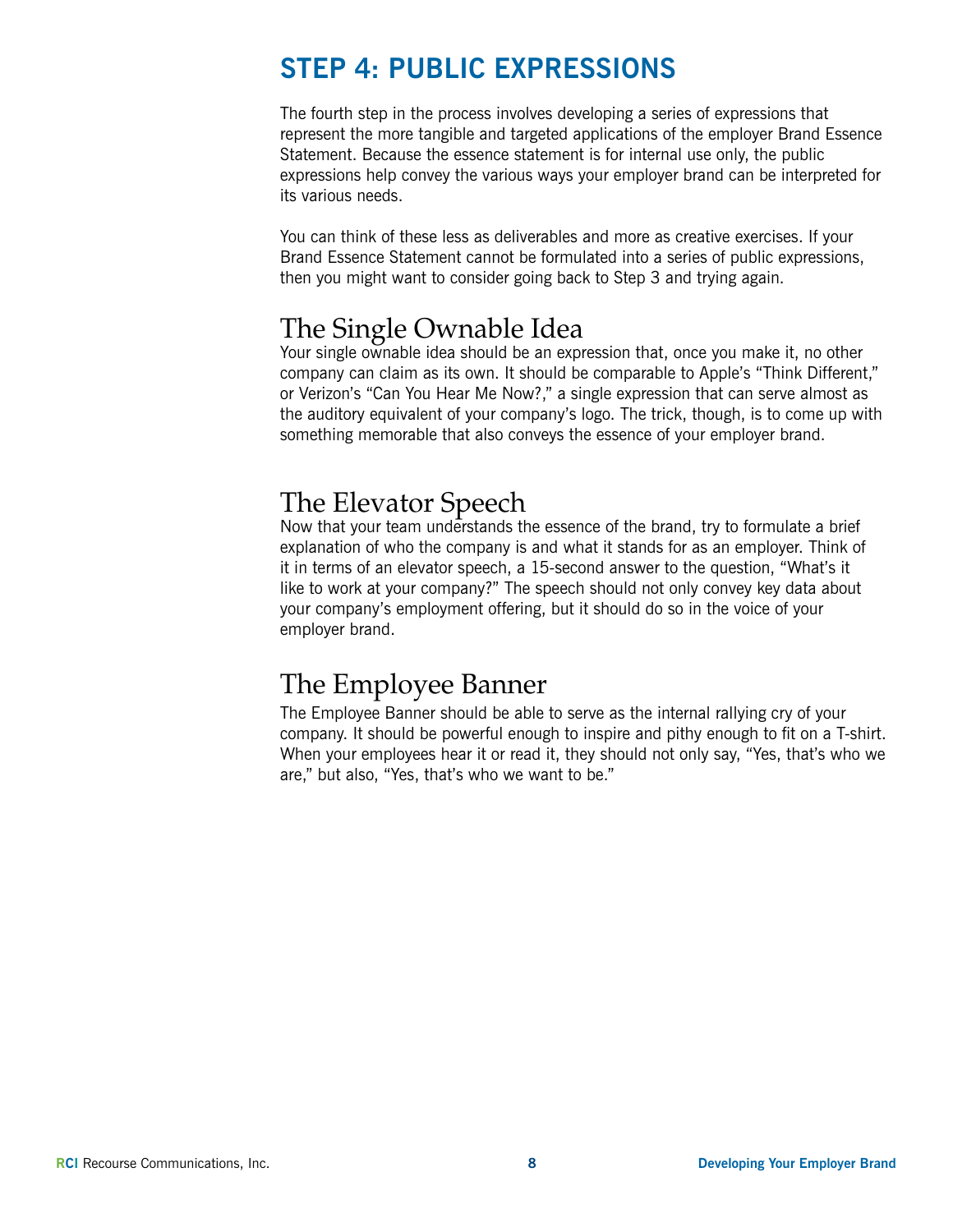### **STEP 5: ROLL OUT THE BRAND**

The brand roll-out does not need to be a major event; in fact, the process is better served if you implement and assess it over time. The first step is to conduct a survey of all the touch points that will strengthen or weaken your employer brand. While the touch points will be different for each company, the following list will help get you started:

- $-$  The career pages on your corporate website and intranet
- $-$  The forms used during the application process
- Any automated responses that get generated during the application process
- $-$  The live touchpoints during the interview process
- Recruiting collateral: brochures, job fair booths, flyers, job postings, etc.
- Executive communications to the employee base
- Company policy explanations
- Training materials
- $-$  Benefits materials
- Paycheck stuffers
- Auto-signatures in company emails, voicemail scripts, etc.
- Annual reports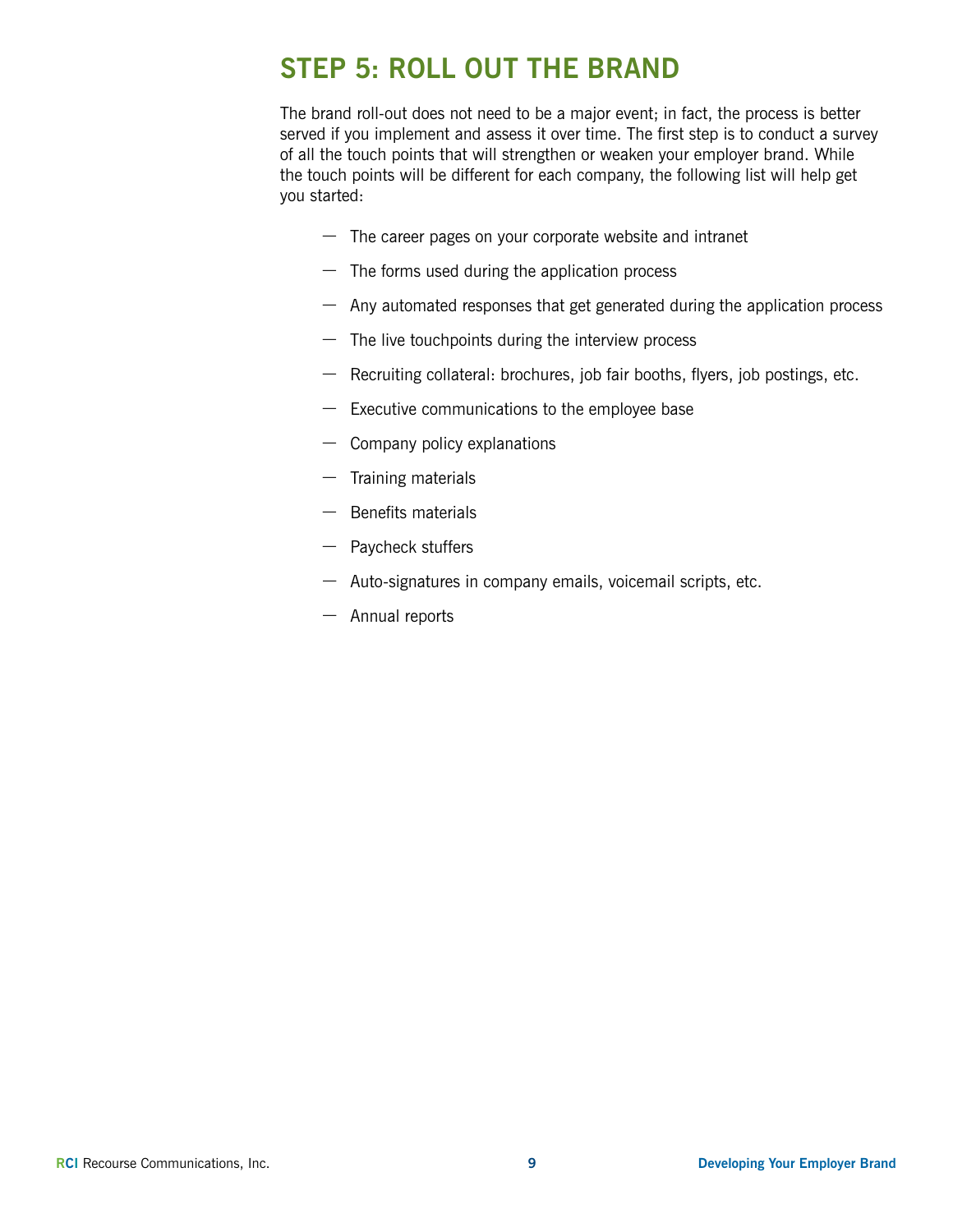## **STEP 6: MONITOR & REVISE**

As we mentioned at the beginning of this white paper, developing your employer brand is not a single event. It's a constantly evolving process that must be monitored if it is to be maintained.

## Monitor Your Materials

Assign a member of your team to serve as your materials monitor. Ask this person to conduct monthly audits of the employer-brand touch points to ensure that any new or revised materials stay true to who your company is and what it stands for as an employer.

## Monitor Your Competitors

Ask another member of your team to be responsible for conducting quarterly audits of what your major competitors are doing. This person should survey the competitors' career pages to see if they've made any updates to their employment offering. They should be able to make recommendations based on the findings of the survey. For example, they should be able to understand whether your competitors' changes signal an impending encroachment upon the unique employment space your company has claimed for itself and be able to recommend strategic adjustments in the form of your brand's expressions.

## Monitor Your Employees

Assign a member of the team to conduct regular surveys with various employees of your company to ensure that the strength of your brand's Building Blocks remains sound. This person should report back to the team on a bi-annual basis, highlighting any data that might require revisions to the original Building Blocks. This person should also attempt to collect the results of onboarding and exit interviews, which often get to the heart of what attracted the employee to your company or sent/lured them away.

#### Revise Your Employer Brand Essence Statement

Ideally, the process you've just gone through has uncovered an employer brand that can weather the changing dynamics of your company, your industry, and the economy as a whole, but more realistically, the nature of your employer brand will evolve based on further understanding of who your employer is and who it hopes to be; changes in your company's leadership, employee base, and market forces may also provoke the need for a revision.

By monitoring both the external and internal dynamics that affect the integrity of your employer brand, your team should be able to remain proactive, adjusting the Building Blocks, the Brand Essence Statement, and the expressions whenever the realities demand it.